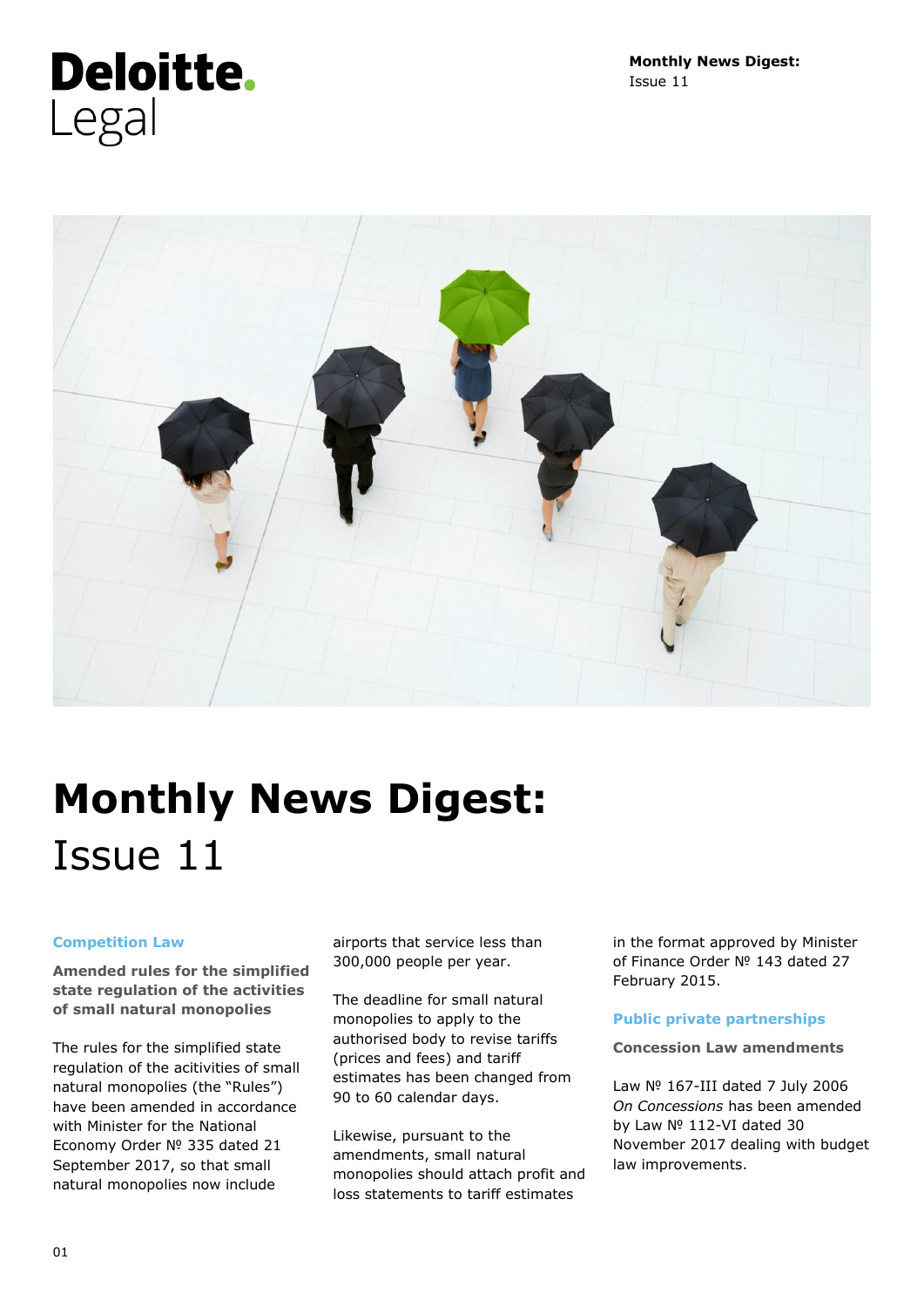#### **Monthly News Digest: Issue 11**

One of the most important amendments is the removal of the term "concession tender," which has been replaced by a process whereby assets are offered for concession in three stages and concession proposals are replaced by a so-called information sheet providing an overview of the concession project.

The term "public partner" has also been changed and stands for the Kazakhstan state bodies that conclude concession agreements in accordance with the Concessions Law and/or a direct agreement with concessionaire creditors.

**List of assets which cannot form the object of state-private partnerships, including concessions**

Point 1 of article 74 of the Entrepreneurial Code, article 4 of the Concessions Law dated 7 July 2006 and article 6 of the Law *On State-Private Partnerships* dated 31 October 2015 have approved a list of assets which cannot form the object of state-private partnerships, including concessions (the "List"), which includes:

- land, water (except for the transfer of rights to the temporary free use of land), flora and fauna
- specially protected natural areas
- military assets
- trunk railway lines; shipping routes; lighthouses; devices and navigation navigation marks regulating and guaranteeing shipping security; and marine terminals
- water facilities (dams, hydrosystems and other hydrotechnical structures) with special strategic value
- health organisations operating in the blood and HIV/AIDS spheres
- historical and culture assets, and objects of cultural value
- collections and depositaries of infection agents and industrial microorganisms

### **Immigration and employment law**

**Guarantee payment requirements for foreign employees withdrawn**

Minister for Employment and Social Welfare Order № 314 dated 25 September 2017 has replaced Minister for Health and Social Welfare Order № 167 dated 27 March 2015 which approved rules for employers to pay a bank guarantee for foreign employees.

Until the amendments were made, to get the guarantee back, employers had to receive written permission from the Ministry of Internal Affairs once the foreign employee had left the country.

Now, employers can apply to the bank to which the guarantee was paid and receive a refund. There is no longer a requirement for written permission and confirmation of the foreing employee's departure from the Ministry of Internal Affairs.

# **Immigration and immigration control rules amended**

Government Resolution № 814 dated 6 December 2017 has amended Government Resolution № 148 dated 21 January 2012.

According to the amendments, immigrants will be entitled to remain in Kazakhstan until their visa, certificate of temporary registration or passport registration insert has expired. Previously, immigrants were entitled to stay

until the end of the registration period indicated in the migration card.

Likewise, migration control rules have also been updated so that foreign nationals entering Kazakhstan on the basis of a visa will be registered when crossing the state border at the address shown by the inviting party in an invitation.

The above amendments enter into force from 1 July 2018.

## **Subsoil use**

### **New Subsoil Use Code**

In December 2017, the Parliament Senate adopted a new Subsoil and Subsoil Use Code together with the corresponding law amending related legislation to bring it into line with the new Code.

The new Code:

- introduces licenses and contractual relations, depending on the type of mineral resource
- provides open access to geological information
- introduces the international CRIRSCO system of reporting mineral resources
- allows subsoil sites to be increased, reduced, split and joined to other sites
- changes the authorities' approach to the unilateral early termination of subsoil use contracts
- abolishes working programmes
- simplifies state project document review procedures
- introduces a new type of subsoil operation – prospecting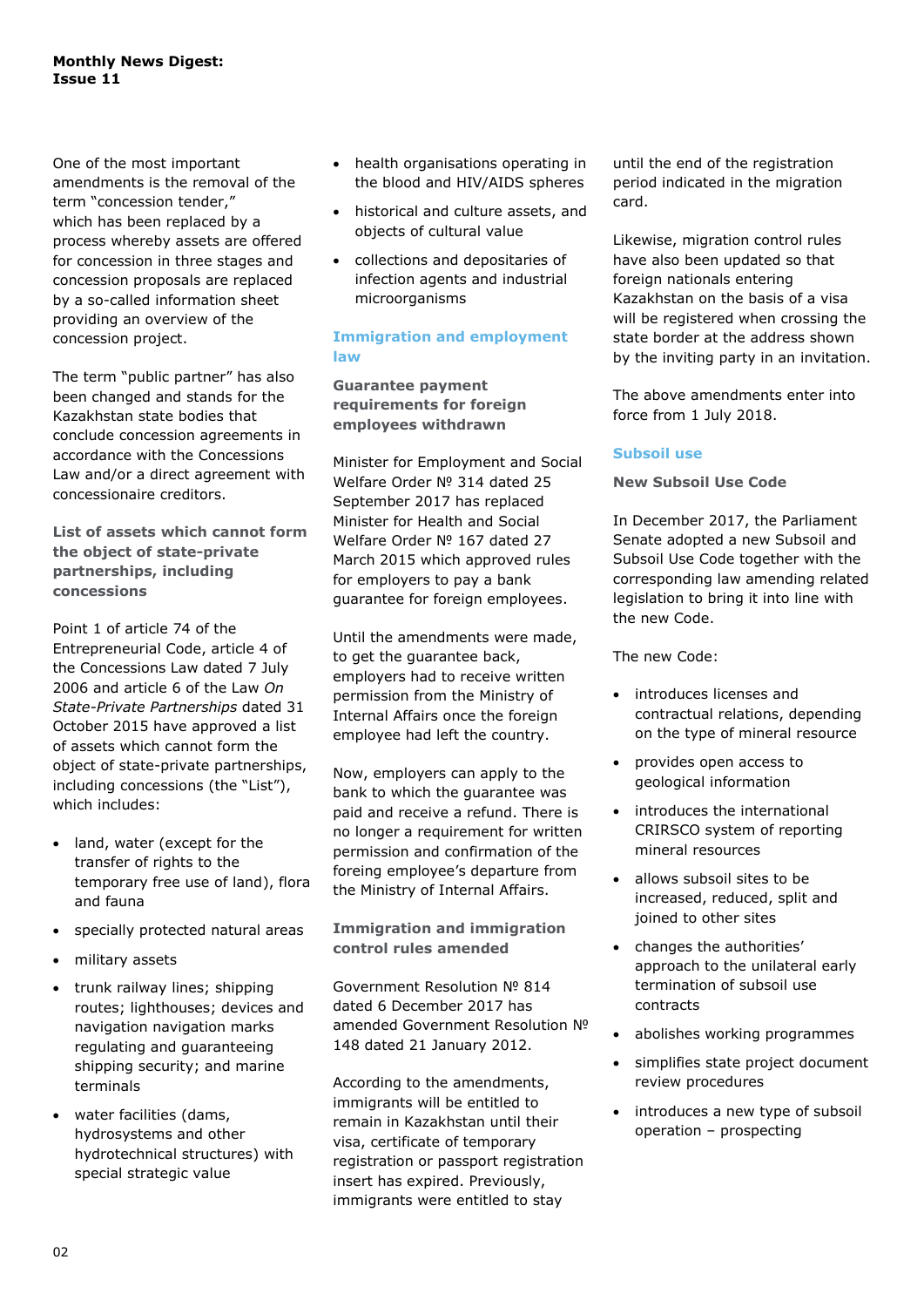- The Deloitte Legal Monthly News Digest provides a review of the latest significant changes to legal acts in Kazakhstan and is for information purposes only.
- The Monthly News Digest contains comments and conclusions based exclusively on information received from open sources.
- Even though the Monthly News Digest covers topics of a legal nature, it should not be considered as conclusive legal advice on any of the issues discussed in it.
- Deloitte is not responsible or liable for any decisions taken based on any information contained in the Monthly News Digest or for the use of its contents in any other way. Anyone having read the Monthly News Digest will be responsible for any of their own decisions which are taken based on the information contained in it.

#### **How Deloitte can help**

Deloitte Legal will be glad to provide detailed advice on any questions you may have after reading this Monthly News Digest. The contact details of the main team members are shown below.

The Deloitte Legal team provides unique legal advisory services in various spheres, such as:



Corporate Law

M&A transactions, investment support

Environmental Law

Labour Law and Immigration

Commercial Law:

- Contractual relations
- Licensing and Regulatory

Real Estate

Legal Due Diligence

Restructuring, liquidation, insolvency